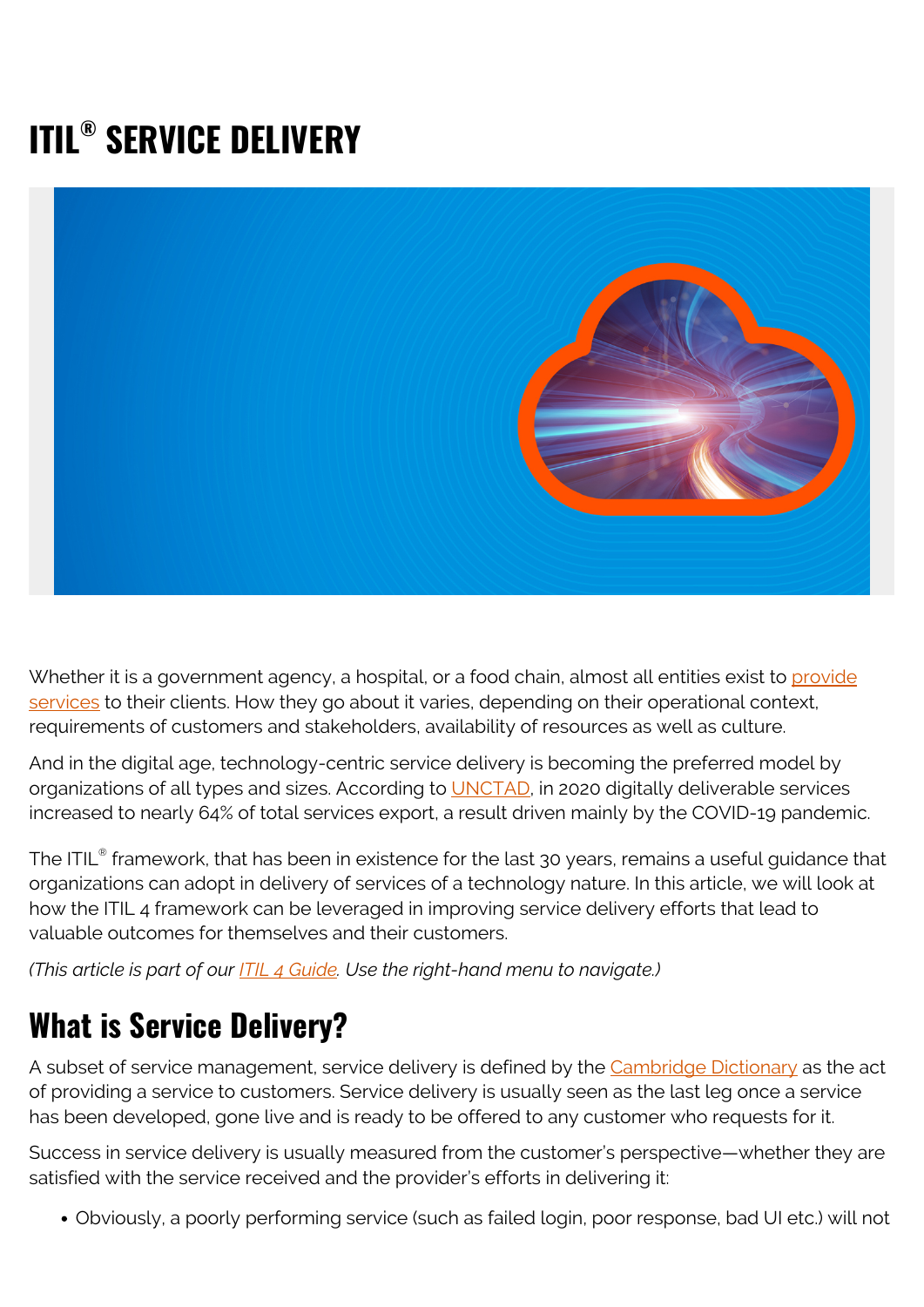meet the grade.

And even if the service is good, if the provider is poor at delivery (delays, bad customer service, erroneous billing etc.), then the customer's perception remains negative.

Successful service delivery requires an understanding of the competencies needed and the amount of each resource required. The **ITIL 4 CDS** publication informs us that the [four dimensions of service](https://blogs.bmc.com/blogs/itil-four-dimensions-service-management/) [management](https://blogs.bmc.com/blogs/itil-four-dimensions-service-management/) (organization & people, information & technology, partners & suppliers, value streams and processes) must be holistically considered, to identify the right resource needs in terms of amount as well as quality.

People involved in [service](https://blogs.bmc.com/blogs/help-desk-vs-service-desk-whats-difference/) delivery, particularly those facing the customer directly such as service [desk](https://blogs.bmc.com/blogs/help-desk-vs-service-desk-whats-difference/), must be equipped with the right tools and knowledge to effectively cater to customer needs in line with agreed service targets. They must also be motivated and led in the right way, under a culture that values services and customers.

Technology resources must be deployed in a way that eases the provision of services to customers especially when it comes to onboarding which is the primary activity in service delivery.

- Automation should be pursued where there are repetitive, manual tasks which can be optimized leading to faster delivery times and better quality.
- Where third party vendors or partners are involved, contracts and agreements need to define the right approach to ensure customer satisfaction is paramount.
- Value streams and processes should be regularly reviewed and optimized to ensure they do not hamper efforts to meet customer needs effectively.

### **The ITIL 4 Service Value Chain**

In ITIL 4, we are introduced to the [service value chain](https://www.axelos.com/resource-hub/blog/itil-4-connecting-key-concepts-part-4), the central element of the service value system.

The service value chain is an operating model which outlines a set of loosely coupled activities required to respond to demand and facilitate value realization through the creation and management of products and services. A specific combination of these activities plus associated practices results in a value stream which starts from demand and ends in value through the provision of products and services.

For example, a value stream involving access to a SharePoint folder might begin with *Engage* activity where the user requests the Service Desk for access (by email or raising a request on an ITSM tool), then the Service Desk Agent fulfils the request for access through the *Deliver and Support* activity.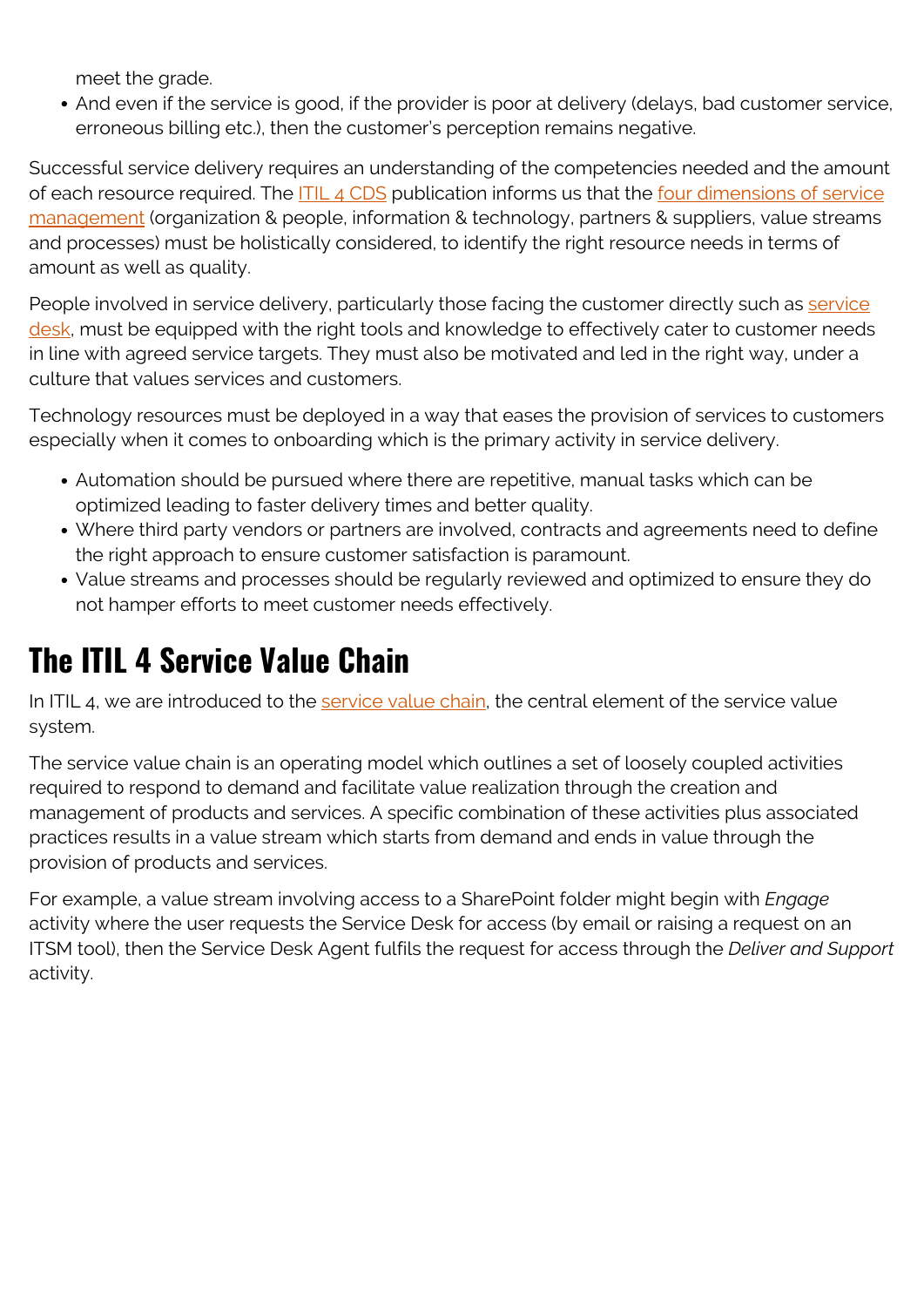

ITIL 4 Service Value Chain (Copyright Axelos)

In the Service Value Chain, the *Deliver and Support* activity is the main facet of service delivery. The purpose of the deliver and support value chain activity is to ensure that services are delivered and supported according to agreed specifications and stakeholders' expectations.

The *Deliver and Support* activity will get inputs from other service value chain activities including:

- New and changed products and services provided by *Design and Transition*
- Service components provided by *Obtain/Build*
- Improvement initiatives provided by *Improve*
- Improvement status reports from *Improve*
- User support tasks provided by *Engage*
- Knowledge and information about new and changed service components and services from *Design and Transition*, and *Obtain/Build*
- Knowledge and information about third-party service components from *Engage*

The key outputs of the *Deliver and Support* activity will include:

- Services delivered to customers and users
- Information on the completion of user support tasks for *Engage*
- Product and service performance information for *Engage* and *Improve*
- Improvement opportunities for *Improve*
- Contract and agreement requirements for *Engage*
- Change requests for *Obtain/Build*
- Service performance information for *Design and Transition*

## **ITIL 4 Service Delivery Practices**

The ITIL 4 guidance lists [34 management practices](https://blogs.bmc.com/blogs/itil-management-practices/) which are a set of organizational resources designed for performing work or accomplishing an objective. Practices support value chain activities at various points in the value stream and must be organized one way or another to ensure value creation since a practice is of no value as a stand-alone resource. While all practices have value, not all of them will be directly applicable in core service delivery activities.

When we consider the *Deliver and Support* activity within the Service Value Chain, certain practices